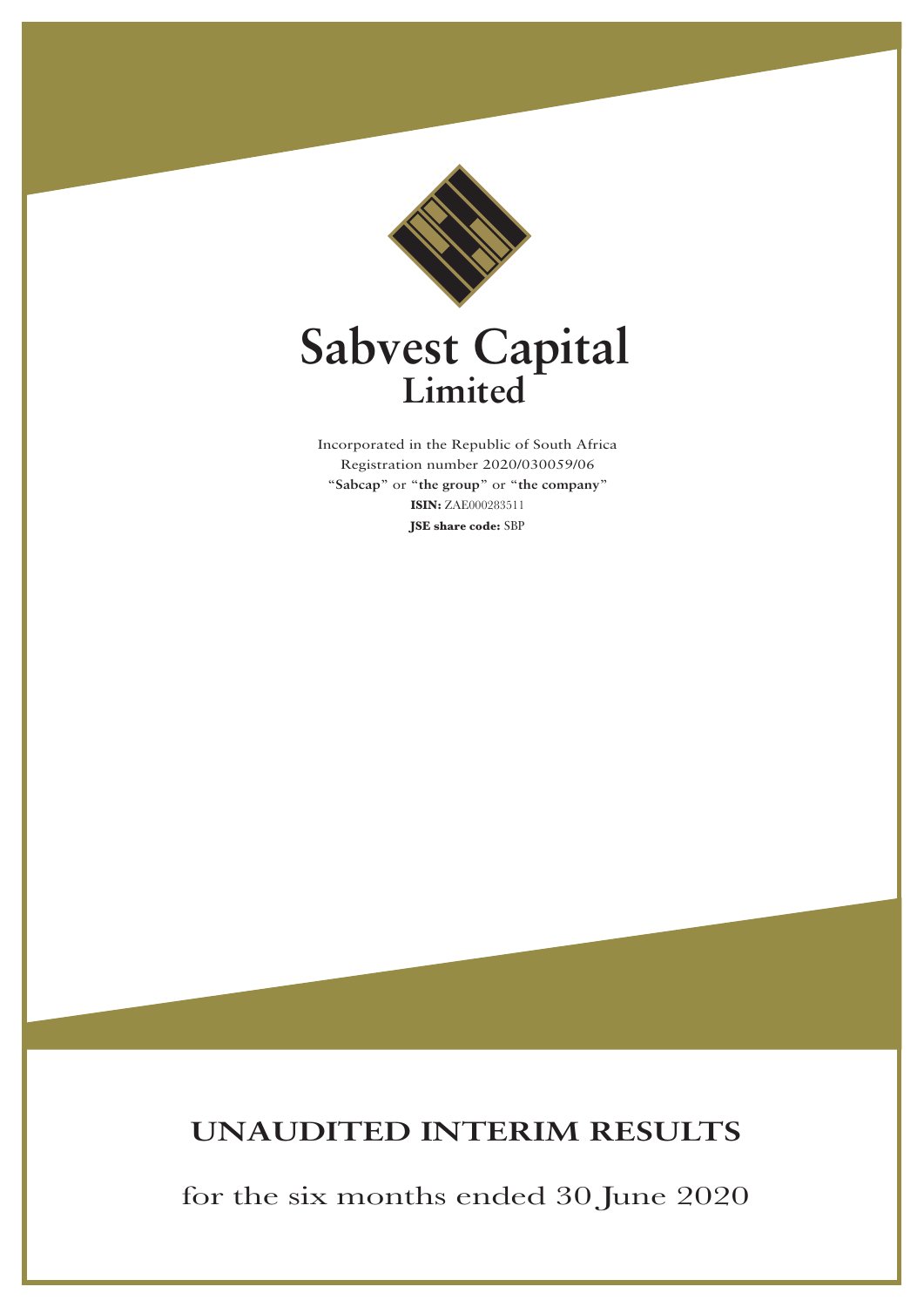# **Consolidated Condensed Statement of Financial Position**

as at 30 June 2020

|                                                         | <b>Unaudited</b><br>30 June<br>2020 | Restated*<br>Unaudited<br>30 June<br>2019 | Restated*<br>Unaudited<br>31 Dec<br>2019 |
|---------------------------------------------------------|-------------------------------------|-------------------------------------------|------------------------------------------|
|                                                         | R'000                               | R'000                                     | R'000                                    |
| <b>Non-current assets</b>                               | 2 939 956                           | 2 7 1 4 2 6 7                             | 2957158                                  |
| Property, plant and equipment                           | 3 1 9 3                             | 3995                                      | 3610                                     |
| Right of use asset                                      | 3963                                | 988                                       | 483                                      |
| Investment holdings                                     | 2932800                             | 2 709 284                                 | 2953065                                  |
| Unlisted investments                                    | 2 572 767                           | 2 187 770                                 | 2 358 579                                |
| Listed investments                                      | 360 033                             | 470 889                                   | 529 461                                  |
| Listed investments held indirectly                      |                                     | 50 625                                    | 65 025                                   |
| <b>Current assets</b>                                   | 255 850                             | 261 447                                   | 267 072                                  |
| Finance advances and receivables                        | 131 880                             | 112488                                    | 124 614                                  |
| Investments held-for-sale                               | 68 377                              |                                           | 71 072                                   |
| Bond portfolio offshore                                 |                                     | 71 761                                    | 68 261                                   |
| Cash balances                                           | 55 593                              | 77 198                                    | 3 1 2 5                                  |
| Total assets                                            | 3 195 806                           | 2975714                                   | 3 224 230                                |
| Ordinary shareholders' equity                           | 2749580                             | 2 469 699                                 | 2 759 456                                |
| <b>Non-current liabilities</b>                          | 376 153                             | 410 805                                   | 372 976                                  |
| Interest-bearing debt                                   | 290 000                             | 230 000                                   | 300 000                                  |
| Provision                                               | 2 3 6 8                             |                                           |                                          |
| Deferred tax liabilities                                | 83 785                              | 180 805                                   | 72 976                                   |
| <b>Current liabilities</b>                              | 70 073                              | 95 210                                    | 91 798                                   |
| Interest-bearing debt                                   | 39 975                              | 46 614                                    | 49 278                                   |
| Portfolio finance offshore                              |                                     |                                           | 32 556                                   |
| Current portion of non-current<br>interest-bearing debt | 10 000                              | 40 000                                    |                                          |
| Interest-bearing debt                                   | 29 975                              | 6614                                      | 16 722                                   |
| Accounts payable and provisions                         | 30 098                              | 48 596                                    | 42 5 20                                  |
| Total equity and liabilities                            | 3 195 806                           | 2975714                                   | 3 224 230                                |

\* *Refer to the accounting policies and reverse acquisition accounting in the commentary.*

# **Consolidated Condensed Statement of Cash Flows**

for the six months ended 30 June 2020

|                                                                                                             | <b>Unaudited</b><br>30 June<br>2020<br>R'000 | Restated*<br>Unaudited<br>30 June<br>2019<br>R'000 | Restated*<br>Unaudited<br>31 Dec<br>2019<br>R'000 |
|-------------------------------------------------------------------------------------------------------------|----------------------------------------------|----------------------------------------------------|---------------------------------------------------|
| Cash (utilised in)/generated by<br>operating activities                                                     | (22727)                                      | 27 780                                             | 17 170                                            |
| Net (loss)/income for the period                                                                            | (160 852)                                    | 52 551                                             | 381 886                                           |
| Adjusted for non-cash items                                                                                 | 154 213                                      | (9722)                                             | (334 744)                                         |
| <b>Cash flows from operations</b>                                                                           | (6639)                                       | 42829                                              | 47 142                                            |
| Dividends paid $-$ ordinary                                                                                 | (16088)                                      | (15049)                                            | (29972)                                           |
| Cash flows from/(utilised in) investing<br>activities                                                       | 94 498                                       | (310 593)                                          | (428519)                                          |
| These include:                                                                                              |                                              |                                                    |                                                   |
| Purchase of property, plant and equipment                                                                   | (54)                                         | (1716)                                             | (1863)                                            |
| Purchase of investment holdings and offshore<br>portfolio                                                   | (42503)                                      | (427665)                                           | (514237)                                          |
| Proceeds from sale of investment holdings and<br>offshore portfolio/repayment of investment<br>loans        | 144 341                                      | 195 664                                            | 195 664                                           |
| Proceeds from sale of property, plant and<br>equipment                                                      |                                              |                                                    | 108                                               |
| Increase in finance advances and receivables                                                                | (7286)                                       | (76876)                                            | (108 191                                          |
| <b>Cash effects of financing activities</b>                                                                 | (19303)                                      | 110438                                             | 164 901                                           |
| These include:                                                                                              |                                              |                                                    |                                                   |
| Increase in long-term loans                                                                                 |                                              | 130 000                                            | 160 000                                           |
| (Decrease)/increase in offshore porfolio finance                                                            | (35, 476)                                    |                                                    | 35 476                                            |
| Increase/(decrease) in cash offshore                                                                        | 2920                                         |                                                    | (2920)                                            |
| Increase/(decrease) in interest-bearing debt                                                                | 13 25 3                                      | (19.562)                                           | (9454)                                            |
| Repurchase of company shares                                                                                |                                              |                                                    | (18 201)                                          |
| Other                                                                                                       |                                              |                                                    |                                                   |
| Change in cash and cash equivalents                                                                         | 52 468                                       | (172375)                                           | (246 448)                                         |
| Cash balances, less current interest-bearing<br>debt excluding portfolio finance,<br>at beginning of period | 3 1 2 5                                      | 249 573                                            | 249 573                                           |
| Cash balances, less RSA interest-<br>bearing debt, at end of period                                         | 55 593                                       | 77 198                                             | 3 1 2 5                                           |

# **Consolidated Condensed Statement of Comprehensive Income**

for the six months ended 30 June 2020

|                                                                          |                  | Restated <sup>*1</sup> | Restated <sup>*1</sup> |
|--------------------------------------------------------------------------|------------------|------------------------|------------------------|
|                                                                          | <b>Unaudited</b> | Unaudited              | Unaudited              |
|                                                                          | 30 June          | 30 June                | 31 Dec                 |
|                                                                          | 2020             | 2019                   | 2019                   |
|                                                                          | R'000            | R'000                  | R'000                  |
| Gross (loss)/income from operations<br>and investments                   | (107937)         | 95 407                 | 373 794                |
| Dividends received                                                       | 52 394           | 66478                  | 115422                 |
| Interest received                                                        | 9608             | 9 2 6 5                | 23 609                 |
| Foreign exchange loss                                                    | (6827)           | (6975)                 | (4 622)                |
| (Loss)/gain on sale of financial instruments<br>and shares               | (7264)           | 5 0 5 2                | 5028                   |
| Fees and sundry income                                                   | 890              | 942                    | 2 157                  |
| Fair value adjustment to investments                                     | (156 738)        | 20 645                 | 232 200                |
| - Listed                                                                 | (48 414)         | (99696)                | (37 971)               |
| - Listed held indirectly                                                 |                  | (14625)                | (225)                  |
| - Unlisted                                                               | (108324)         | 134 966                | 270 396                |
| <b>Transactional</b> costs                                               | (8316)           | (3659)                 | (6525)                 |
| Impairments reversed                                                     |                  | 419                    | 686                    |
| Fair value loss on initial recognition of<br>interest-free loans         | (579)            | (274)                  | (231)                  |
| Interest paid                                                            | (15491)          | (9976)                 | (26634)                |
| Net (loss)/income before expenses and<br>exceptional items               | (132 323)        | 81917                  | 341 090                |
| Expenditure<br>Less:                                                     | (17 721)         | $(25\;670)$            | (63 337)               |
| Operating costs - fixed                                                  | (16571)          | (16 820)               | (34388)                |
| Operating costs - variable                                               | (172)            | (8441)                 | (26980)                |
| Depreciation                                                             | (978)            | (409)                  | (1 969)                |
| Net (loss)/income before taxation                                        | (150044)         | 56 247                 | 277 753                |
| Taxation - deferred                                                      | (10 808)         | (3696)                 | 104 133                |
| Net (loss)/income for the period<br>attributable to equity shareholders  | (160 852)        | 52 551                 | 381 886                |
| Translation of foreign subsidiary *2                                     | 174 620          | (13 951)               | (20 507)               |
| Total comprehensive (loss)/income<br>attributable to equity shareholders | 13768            | 38 600                 | 361 379                |

\*1 *Refer to the accounting policies and reverse acquisition accounting in the commentary.*

\*2 *This item may subsequently be classified to profit and loss.*

# **Other Information**

as at 30 June 2020

|                                                                       |                  | Restated <sup>*1</sup> | Restated <sup>*1</sup> |
|-----------------------------------------------------------------------|------------------|------------------------|------------------------|
|                                                                       | <b>Unaudited</b> | Unaudited              | Unaudited              |
|                                                                       | 30 June          | 30 June                | 31 Dec                 |
|                                                                       | 2020             | 2019                   | 2019                   |
|                                                                       | R'000            | R'000                  | R'000                  |
| Net asset value per share with investments at<br>$fair value - cents$ | 6624             | 5837                   | 6648                   |
| Number of shares in issue less held in<br>treasury $-000$ 's          | 41 508           | 42 310                 | 41 508                 |
| $(Loss)/earnings$ per share – cents                                   | (387,5)          | 124,2                  | 911,1                  |
| Weighted average number of shares in<br>$issue - 000's$               | 41508            | 42 310                 | 41913                  |
| Headline (loss)/earnings per share – cents $*$ <sup>2</sup>           | (387, 4)         | 124,2                  | 911,1                  |
| <b>Reconciliation of headline</b>                                     |                  |                        |                        |
| $(\text{loss})$ /earnings $(\mathbb{R}^3000)$                         |                  |                        |                        |
| Net (loss)/income for the period                                      | (160 852)        | 52 551                 | 381886                 |
| Loss/(profit) on sale of property, plant and<br>equipment             | 44               |                        | (8)                    |
| Headline (loss)/earnings for the period                               | (160 808)        | 52 551                 | 381878                 |

\*1 *Refer to the accounting policies and reverse acquisition accounting in the commentary.*

\*2 *There are no diluting instruments.*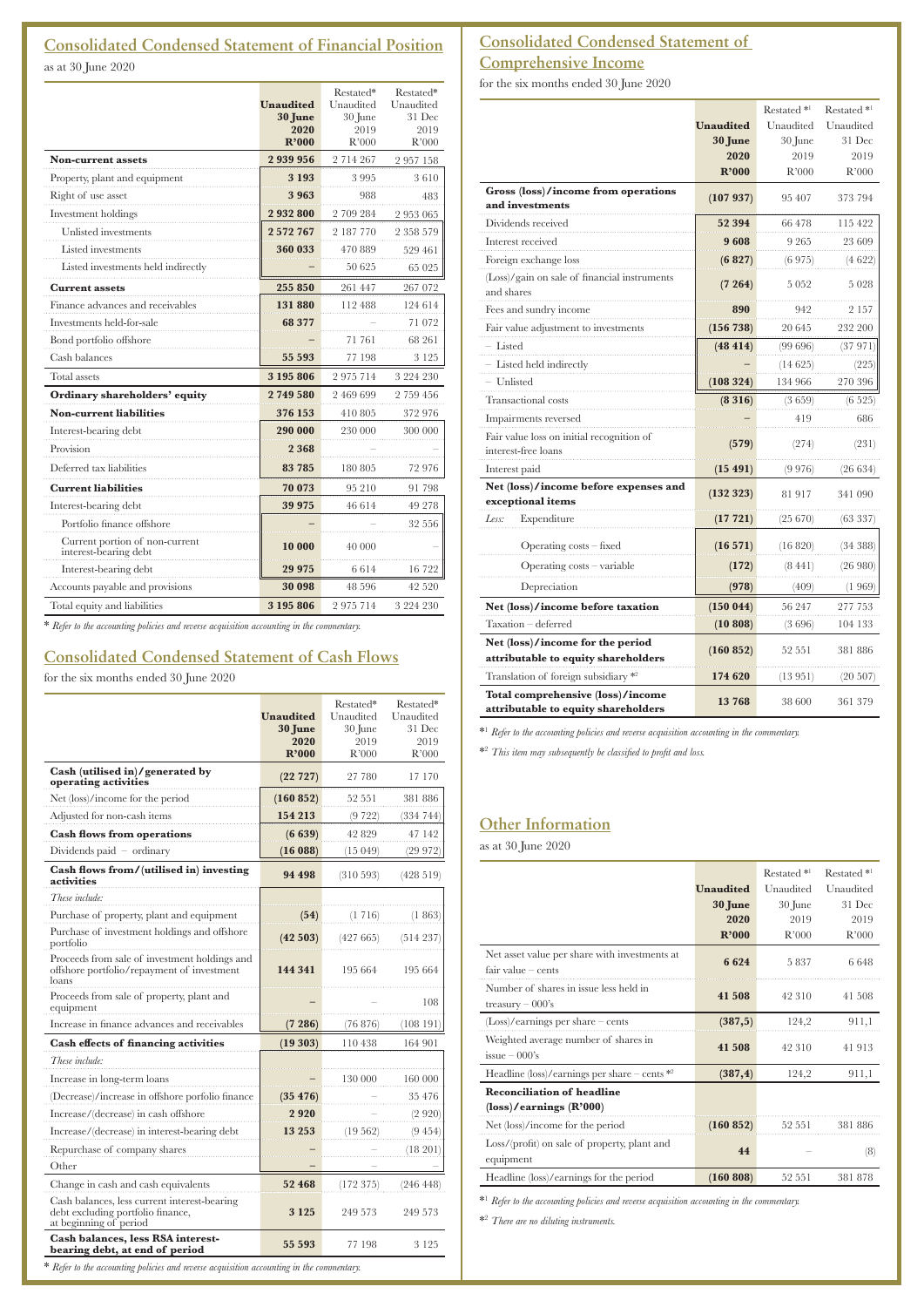## **Consolidated Condensed Statement of Changes in Equity**

for the six months ended 30 June 2020

|                                               | Share capital<br>R'000 | Share<br>premium<br>R'000 | Non-distribu-<br>table reserve<br>R'000 | Distributable<br>reserve<br>R'000 | Total<br>R'000 |
|-----------------------------------------------|------------------------|---------------------------|-----------------------------------------|-----------------------------------|----------------|
| Balance as at 1 January 2019                  | 851                    |                           | 143818                                  | 2 301 479                         | 2 446 148      |
| Shares cancelled                              |                        |                           |                                         | (18 202)                          | 18 202         |
| Issue of share capital on reverse acquisition | 443 796                |                           |                                         |                                   | -443 796       |
| Reverse acquisition reserve                   |                        |                           | 1 443 726                               |                                   | -443           |
| Total comprehensive profit for the year       |                        |                           | $(20\ 507)$                             | 381 886                           | 361            |
| Unclaimed dividends written back              |                        |                           |                                         | 103                               | 103            |
| Dividends paid                                |                        |                           |                                         | (29972)                           | (29 972)       |
| Balance as at 1 January 2020 - Restated *     | 1 444 577              |                           | (1320415)                               | 2 635 294                         | 2 759 456      |
| Total comprehensive loss for the period       |                        |                           | 174 620                                 | (160 852)                         | 13768          |
| Sabvest share repurchase                      |                        |                           |                                         | (7556)                            | (7556)         |
| Dividends paid                                |                        |                           |                                         | (16088)                           | (16088)        |
| Balance as at 30 June 2020                    | 1 444 577              |                           | (1145795)                               | 2 450 798                         | 2749580        |

\* *Refer to the accounting policies and reverse acquisition accounting in the commentary.*

### **Contingent Liabilities**

as at 30 June 2020

- 1. The group has rights and obligations in terms of shareholder or purchase and sale agreements relating to its present and former investments.
- 2. A subsidiary has given guarantees on behalf of certain investees in the ordinary course of business for deal or operational credit in amounts totalling R285m (30 June 2019: R175m). Subsequent to the reporting date guarantees of R110m have been cancelled and the balance reduced to R175m.

#### **Investment Holdings**

as at 30 June 2020

|                                        | Number of<br>Ordinary<br>shares/units | Economic<br>interest<br>$^{0/6}$ | Fair<br>value<br>R'000 |
|----------------------------------------|---------------------------------------|----------------------------------|------------------------|
| <b>Unlisted Investments</b>            |                                       |                                  |                        |
| Apex Partners Holdings (Pty) Ltd       |                                       | 49,75                            | 104 240                |
| Classic Food Brands (Pty) Ltd          |                                       | 25,0                             | 20 800                 |
| DNI-4PL Contracts (Pty) Ltd *1         |                                       | 19,6                             | 598 030                |
| Flexo Line Products (Pty) Ltd          |                                       | 47,5                             | 65 206                 |
| ITL Holdings Group <sup>*2</sup>       |                                       | 30,0                             | 631 104                |
| Masimong Group Holdings (Pty) Ltd      |                                       | 10,0                             | 148 600                |
| Rolfes Holdings (Pty) Ltd              |                                       | 34,4                             | 166 005                |
| SA Bias Industries (Pty) Ltd *3        |                                       | 59,9                             | 771 400                |
| Sunspray Food Ingredients (Pty) Ltd *  |                                       | 27,6                             | 67 382                 |
|                                        |                                       |                                  | 2 572 767              |
| <b>Listed Investments</b>              |                                       |                                  |                        |
| Corero Network Security Plc            | 36 250 000                            | 7,3                              | 61 201                 |
| Metrofile Holdings Limited             | 50 147 662                            | 11,1                             | 112 832                |
| <b>Transaction Capital Limited</b>     | 10 000 000                            | 1,6                              | 186 000                |
|                                        |                                       |                                  | 360 033                |
| <b>Non-current investment holdings</b> |                                       |                                  | 2932800                |
| <b>Current investments</b>             |                                       |                                  |                        |
| Investments held-for-sale              |                                       |                                  |                        |
| - Brait S.E. Convertible Bond          | 30 000                                |                                  | 50 392                 |
| - Net1 UEPS Technologies Inc           | 300 000                               |                                  | 17985                  |
| - Revix Group                          |                                       | 31,0                             |                        |
| <b>Total current investments</b>       |                                       |                                  | 68 377                 |
| <b>TOTAL HOLDINGS</b>                  |                                       |                                  | 3 001 177              |

\*1 *Effective interest of 19,6% in DNI through 34,77% of JAAH Investments which indirectly owns 42,95% of DNI through DN Invest (Pty) Ltd and a 4,66% interest in DN Invest (Pty) Ltd which owns 100% of DNI.*

\*2  *ITL Holdings Limited Jersey held through Mandarin Industries Limited BVI and ITL Holdings SA (Pty) Ltd held through Mandarin Holdings (Pty) Ltd and includes preferred shares of R106m in Mandarin Holdings redeemable in March 2023.*

\*3  *Voting interest 49%.*

\*4  *Held indirectly through ordinary shares in Famdeen Investments (Pty) Ltd.*

### **Investment Holdings per Sector**

as at 30 June 2020

|                                                  | Listed/ | Number of<br>ordinary<br>Unlisted shares/units | Economic<br>interest<br>$^{0}/_{0}$ | Fair<br>value<br>R'000 |
|--------------------------------------------------|---------|------------------------------------------------|-------------------------------------|------------------------|
| <b>Industrial and Services</b>                   |         |                                                |                                     |                        |
| DNI-4PL Contracts (Pty) Ltd                      | U       |                                                | 19,6                                | 598 030                |
| <b>ITL Holdings Group</b>                        | U       |                                                | 30,0                                | 631 104                |
| Metrofile Holdings Limited                       | L       | 50 147 662                                     | 11,1                                | 112832                 |
| SA Bias Industries (Pty) Ltd                     | U       |                                                | 59,9                                | 771 400                |
|                                                  |         |                                                |                                     | 2 113 366              |
| Industrial - Food and<br><b>Related Products</b> |         |                                                |                                     |                        |
| Classic Food Brands (Pty) Ltd                    | U       |                                                | 25,0                                | 20 800                 |
| Flexo Line Products (Pty) Ltd                    | U       |                                                | 47,5                                | 65 206                 |
| Sunspray Food Ingredients<br>(Pty) Ltd           | U       |                                                | 27,6                                | 67 382                 |
|                                                  |         |                                                |                                     | 153 388                |
| <b>Information Technology</b>                    |         |                                                |                                     |                        |
| Corero Network Security Plc                      | L       | 36 250 000                                     | 7,3                                 | 61 201                 |
|                                                  |         |                                                |                                     | 61 201                 |
| Mining, Chemicals and<br>Agriculture             |         |                                                |                                     |                        |
| Masimong Group Holdings<br>(Pty) Ltd             | U       |                                                | 10,0                                | 148 600                |
| Rolfes Holdings (Pty) Ltd                        | U       |                                                | 34,4                                | 166 005                |
|                                                  |         |                                                |                                     | 314 605                |
| <b>Specialised Financial</b>                     |         |                                                |                                     |                        |
| <b>Apex Partners Holdings</b><br>(Pty) Ltd       | U       |                                                | 49,75                               | 104 240                |
| <b>Transaction Capital Limited</b>               | L       | 10 000 000                                     | 1,6                                 | 186 000                |
|                                                  |         |                                                |                                     | 290 240                |
| Non-current investment<br>holdings               |         |                                                |                                     | 2932800                |
| <b>Current investments</b>                       |         |                                                |                                     |                        |
| Brait S.E. Convertible Bond                      | L       | 30 000                                         |                                     | 50 392                 |
| Net1 UEPS Technologies Inc                       | L       | 300 000                                        |                                     | 17985                  |
| Revix Group                                      | U       |                                                | 31,0                                |                        |
|                                                  |         |                                                |                                     | 68 377                 |
| <b>TOTAL HOLDINGS</b>                            |         |                                                |                                     | 3 001 177              |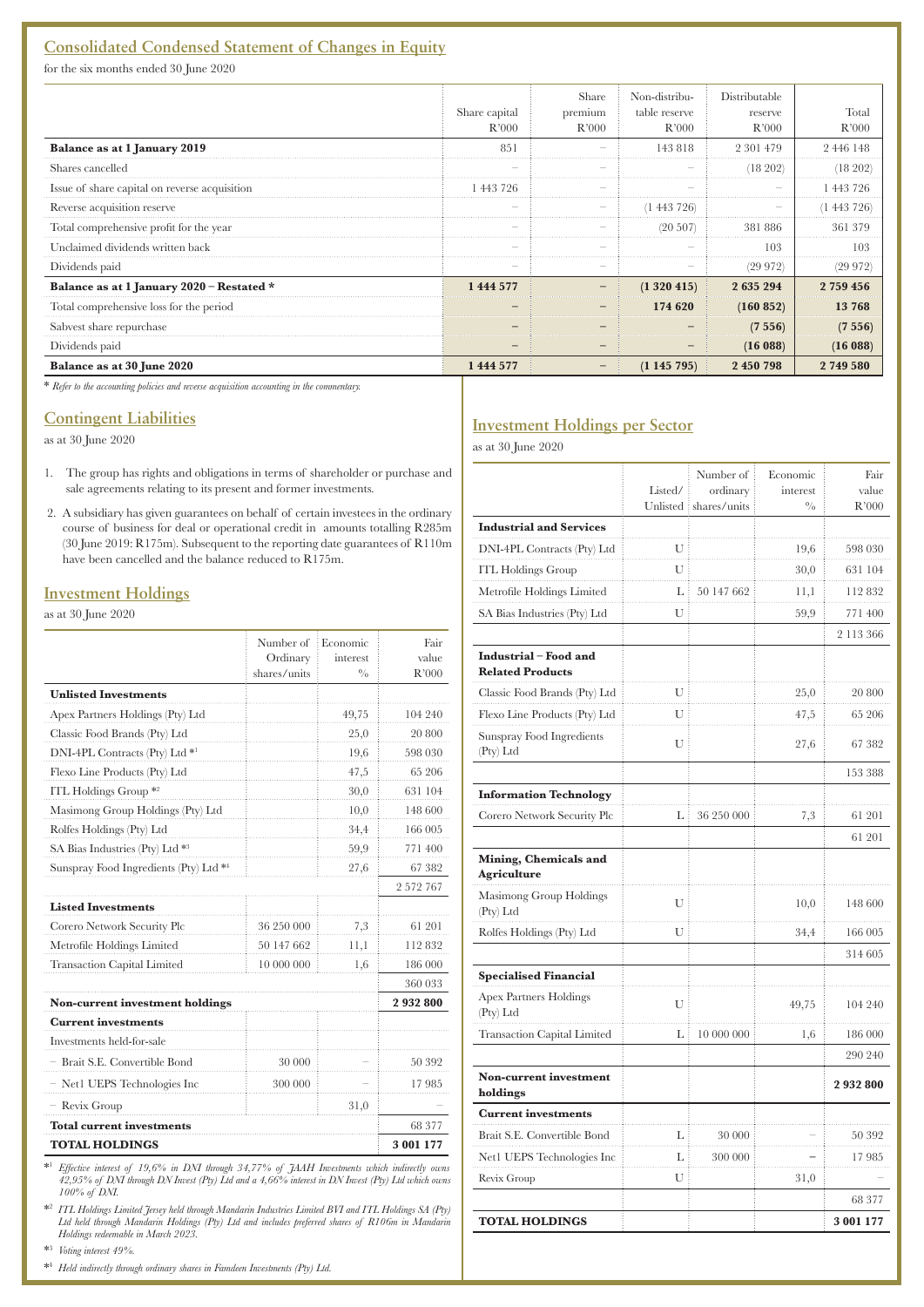#### **PROFILE PURSUANT TO SABCAP LISTING**

Sabvest Capital Limited (Sabcap) is an investment group which was listed on the JSE on 13 May 2020 as part of a restructuring in which it acquired 100% of the ordinary and 'N' ordinary shares of Sabvest Limited ("Sabvest"), which had been listed on the JSE since 1988, in exchange for a single class of Sabcap ordinary shares. The Seabrooke Family Trust (SFT) retains control of Sabcap through an unlisted 'Z" share. Shareholders are referred to the circular dated 26 February 2020.

Sabcap has 41,5m shares in issue. This is less than anticipated in the circular due to the exercise of section 164 rights by Sabvest shareholders holding 0,25m shares which may be acquired by Sabvest and paid for in cash at a price to be determined by the courts.

Sabvest has interests in ten unlisted investments, five listed investments and an offshore cash portfolio, all accounted for on a fair value basis.

Sabvest also makes finance advances, holds general debt, share and cash portfolios and undertakes other fee, finance and profit earning activities from time to time.

#### **CHANGES IN INVESTMENT HOLDINGS**

During the reporting period Sabcap/Sabvest:

- Disposed of 4m shares in Brait SE for R49,1m;
- Agreed to the delisting of Rolfes Holdings Limited on the basis that Sabvest will remain invested after the delisting but has granted an option to the new controlling shareholder to acquire 10,9m shares in Rolfes at 300 cents per share plus an interest-based adjustment;
- Participated in a capital raising in DNI in an amount of R28m.
- Disposed of its offshore bond portfolio for R75m;
- Purchased 0,25m Sabvest 'N" shares at a price still to be determined in accordance with the provisions of section 164;
- Committed to acquire additional shares in Masimong in an amount of R29m;
- Committed to acquire an additional investment of R42m in JAAH/DNI.

At the reporting date Sabvest has classified its share investments in Net1 and Revix and its convertible bond investment in Brait as current assets held-for-sale.

#### **COVID-19**

Sabcap and its investee companies have adhered to all health protocols and lockdown regulations worldwide. The infection rates in the operations of investees have fortunately been low relative to national averages but regrettably there have been a few deaths. The Board extends its sincerest condolences to the families.

To facilitate context for the balance of this report, herewith is a high level summary of the effects of the lockdown on our investees:

- DNI, Flexo Line, Sunspray Food Ingredients, Corero, the mining operations of Masimong and Rolfes were largely unaffected.
- Metrofile, SA Bias, Classic Foods, Revix, the agricultural operations of Masimong, the industrial operations of Apex, and Transaction Capital were affected to varying degrees. Based on Q3 2020 trading and forecasts, all are expected to recover to pre-COVID-19 levels either by Q4 2020 or in the first half of 2021.
- ITL was badly affected with all operations worldwide closed for a period and its look-through retail customer base materially affected. Although there has been no damage to the business model and in fact increased opportunities have arisen due to competitor weakness, the business is not expected to recover fully until Q4 2021.

#### **FINANCIAL RESULTS**

Net asset value per share ("NAV") decreased marginally to 6 624 cents from the NAV on 31 December 2019. This is a better result than was anticipated early in Q2. It was aided by the expected recovery of most of the group's investees by year-end and the materially weaker Rand at the reporting date relative to the 2019 year end which enhanced the Rand value of offshore investments and resulted in positive translation gains.

Profit after tax fell from a profit of R52,5m in the prior interim results to a loss of R160,8m for the period. After accounting for translation gains, comprehensive income fell from R38,6m to R13,8m. On a per share basis before translation gains, earnings and headline earnings per share fell from 126 cents to a loss of 387,5 cents per share.

Operating costs decreased materially due to the virtual elimination of variable costs, all of which are incentive related and which are therefore unlikely to be material in 2020.

The balance sheet remains strong with shareholders' funds of R2,750m and interest-bearing debt net of cash of R274,3m (30 June 2019: R199,4m) (31 December 2019: R313,6m). However, most of Sabvest's investee companies are retaining cash for their own liquidity and are not currently paying interest and dividends. The current inflows on an annualised basis result in Sabcap itself being cash flow negative although it is anticipated that on a forward basis Sabcap will return to being cash flow positive by the end of 2020. In this context Sabcap intends to defer the consideration of an interim dividend until its December board meeting and shareholders will be updated at that time.

#### **VALUATION OF INVESTMENTS**

Listed investments are valued at market prices at the reporting date.

The valuations of the unlisted investments have been done on the maintainable earnings model using normalised EBITDA with appropriate multiples, and adjusted for net cash/debt. Earnings have been normalised excluding the effects of the lockdowns and COVID-19 as long as there has been no permanent damage to the business models and relative to the periods by which pre-COVID-19 volumes and earnings are expected to be achieved. Funding requirements to restore the business models to pre-COVID-19 levels (being the funding of losses, safety and employee costs and working capital normalisation) have been added to debt. NAV has been used for the two investment company holdings but their underlying investments are valued either by discounted cash flow or maintainable earnings models.

Deferred capital gains tax ("CGT") has been raised on fair value gains unless there are offsetting tax losses or expected CGT exemptions. CGT is accordingly not raised on gains relating to ITL and Flowmax, and deferred CGT raised directly in Apex and Masimong is not raised a second time in Sabvest.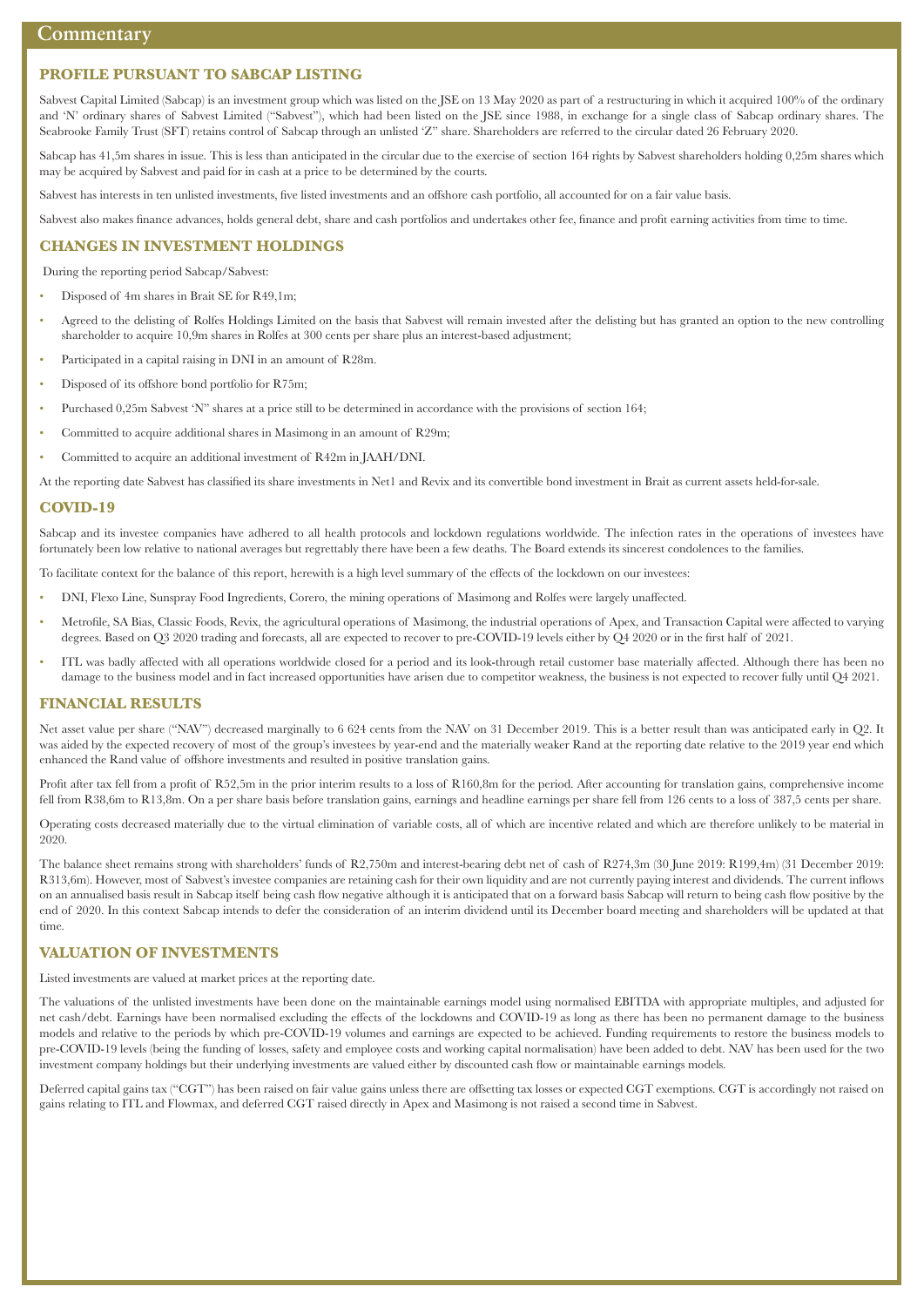#### **Commentary continued**

The multiples utilised are:

| Classic    | 5,0                        | SA Bias:      |                           |
|------------|----------------------------|---------------|---------------------------|
| <b>DNI</b> | 6,5                        | $-$ Flowmax   | 6,0                       |
| Flexo      | 4,5                        | $-$ Narrowtex | $4,5$ (previously $5,0$ ) |
| <b>ITL</b> | $9,0$ (previously $9,25$ ) | $- ACM$       | 4,0                       |
| Rolfes     | 6,0                        | Sunspray      | 5,0                       |

Revix as a start-up is fully impaired.

#### **LISTED INVESTMENTS**

- Sabcap's equity investment in Brait shares was sold in January 2020. It currently holds GBP 3m of Brait's 2024 sterling convertible bonds. Brait has implemented a financial restructuring programme and intends to dispose of its portfolio over a period. Brait has announced the sale of its investments in Iceland Foods and DGB. Brait's audited financial statements at 31 March 2020 reflect shareholders' equity of R10,9bn and net debt of R7,5bn. The net debt will reduce to R4,5bn after receipt of the Iceland and DGB proceeds. Sabcap accordingly anticipates that the discount at which the bonds are trading may reverse and the bonds may trade at a premium as they did earlier in 2020.
- The Corero share price continues to be volatile on small volumes but has increased materially subsequent to a positive trading update and the announcement of changes in management. Corero's relationship with Juniper Networks continues to gain traction and facilitate higher volumes and revenues. Sabcap anticipates continued increases in its intrinsic value going forward.
- Metrofile is anticipating an acceptable set of results in its 2020 financial year, notwithstanding the effects of COVID-19 on certain of its operations, and expects a satisfactory trading year in 2021. Metrofile has announced that the Housatonic consortium may bid 330 cents per share to delist Metrofile. The transaction has been delayed by COVID-19 and will be reconsidered in Q4 2020 when/if international travel resumes. In the event of a delisting, Sabcap and Mineworkers Investment Company (Pty) Limited intend to remain invested.
- Net1 recorded poor trading results in its post SASSA contract period and has written off its investment in Cell C. However it has realised its holdings in KSNet, DNI and Fihrst resulting in a strong debt free balance sheet. Sabcap's investment will be sold in 2020/2021.
- Transaction Capital continues to trade satisfactorily notwithstanding the current negative effects of COVID-19 on both SA Taxi and Transaction Capital Risk Services. Both divisions are expected to recover well in the forthcoming financial year.
- Sabcap has not re-established its listed technology portfolio and is holding liquidity offshore for the time being.

#### **UNLISTED INVESTMENTS**

• Apex Partners is a specialist investment house which provides advisory, investing and lending solutions to investors, and lends and invests on a proprietary basis, particularly in restructuring and realisation opportunities. Its services support the investment activities of Sabcap and its special situation investing and lending augment Sabcap's investment universe.

 Apex has proprietary positions in four industrial businesses – Tractor & Grader Suppliers, Letaba Pumps, Elephant Lifting and Gabriel SA. It has taken an equity position in ELB Group Limited. The Board of ELB has proposed a Scheme of Arrangement and De-Listing which, if approved by shareholders excluding Apex, would result in ELB being wholly owned by Apex in the private environment. Apex has also acquired Principa Decisions, an international data analytics company. All of the industrial businesses were affected by the COVID-19 lockdown but are recovering satisfactorily.

• Classic Food Brands is a start-up food manufacturer specialising in chicken based products distributed through retail outlets in KwaZulu-Natal and Gauteng.

Classic's progress in achieving increased scale and profitability was delayed by the lockdown. However, Classic is now on track to achieving satisfactory volumes from Q4. An impairment provision is held against this investment until a period of profitability has been achieved.

• DNI provides technology, logistics and distribution services to the telecommunications industries and all network operators in RSA.

DNI has grown strongly, is highly cash generative, has completed its acquisitions of Blue Label Mobile and 3G Mobile, is largely unaffected by COVID-19 and has good prospects.

• Flexo Line Products is a manufacturer of high quality injection moulded plastic products primarily for the spice and food industries locally and internationally.

Flexo was mildly affected by the lockdown but is currently trading profitably and to expectations.

• ITL Group (Intelligent Labelling Solutions) is a market leading international designer, manufacturer and distributor of apparel labelling and identification products and supply chain management solutions including RFID from its factories and marketing offices in the United States, Canada, China, India, Sri Lanka, Turkey, Bangladesh, Vietnam, Hong Kong, Mexico, Ethiopia, Mauritius, Madagascar, Germany, UK and South Africa for supply to the clothing industry worldwide through multiple international retail group accreditations.

ITL traded exceptionally well in 2019. However, it has been badly affected by COVID-19 with all of its operations closed worldwide and its retail chain customers affected by the lockdowns as well. All of the factories have now reopened. Demand is recovering but at lower levels than in prior years due to demand for particular seasons having being lower and consumer discretionary spend remaining affected. ITL is expected to recover to 2019 levels by Q4 2021. However, it anticipates increased opportunities due to the weakening of competitors during this period and the increased success of its RFID offering. ITL's debt facilities have been increased and extended satisfactorily but it will not resume dividends until the end of 2022.

• Masimong is an investment group which has a portfolio of high performing growth assets and in particular its mining interests in Seriti Coal and Lephalale Coal & Power, and its agricultural interests in Mouton Citrus, Carmien Tea, Southern Cross Investment Holdings (which owns grape and date farms) and Intelichem, (which is a dominant supplier of crop solutions, nutrition, chemicals and seeds).

Masimong's mining investments performed satisfactorily notwithstanding COVID-19. Its agricultural investments were affected but are expected to recover satisfactorily.

• Revix is a start-up which has developed a new generation digital asset management portal through which it provides digital asset technology services focused primarily on bundled cryptocurrency and security token investment solutions.

Revix has struggled with regulatory hurdles and lower than anticipated volumes. It has expanded its offering from cryptocurrencies to alternative new age investments and intends to hold a third round of funding in the next twelve months. Sabcap will not follow that round.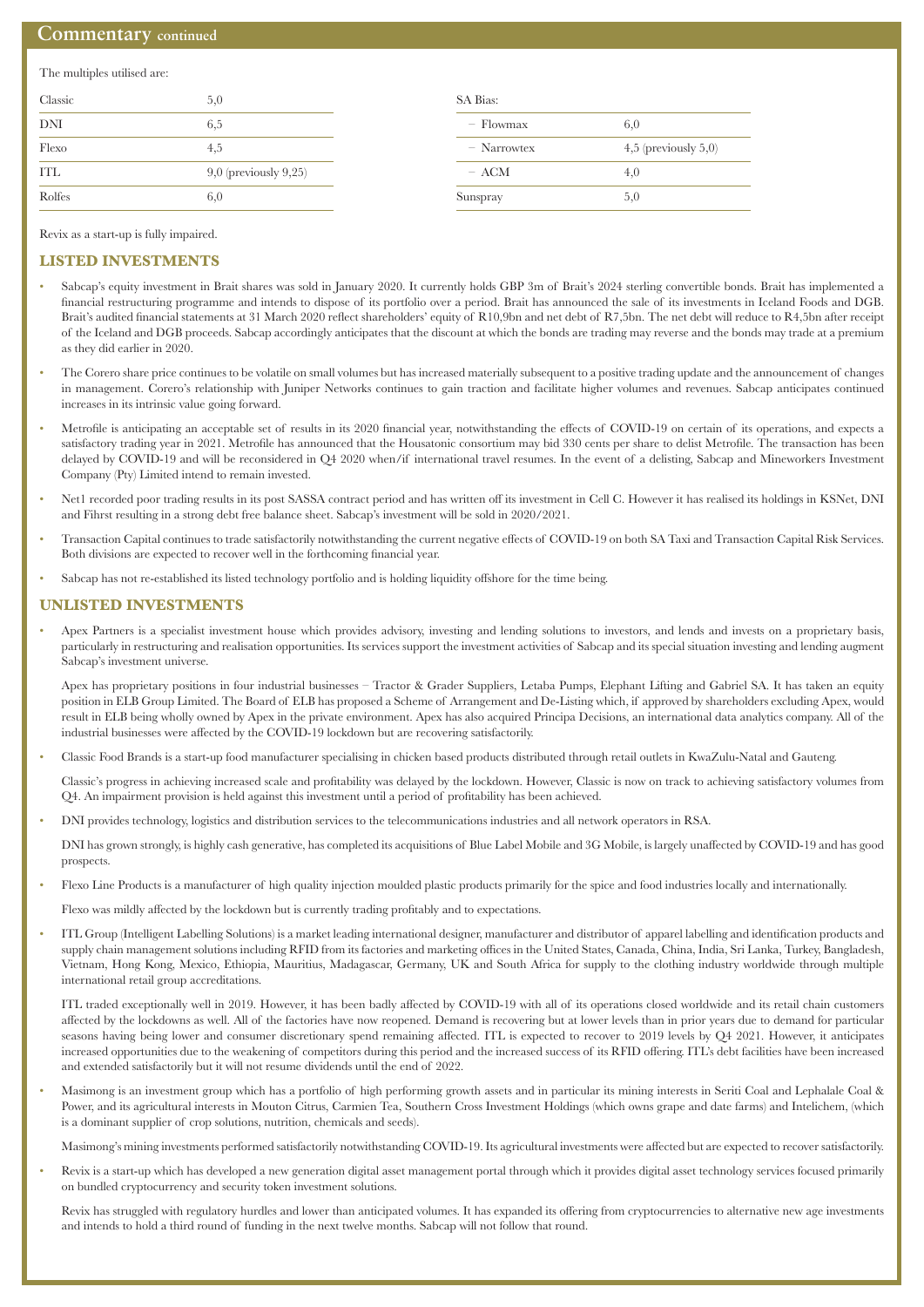#### **Commentary continued**

• Rolfes is a specialist provider of agricultural, food, industrial and water chemical solutions and services, which was delisted in February 2020. The new controlling shareholder is Phatisa which is a sector focused private equity fund and specialist investor within the African food value chain.

Rolfes' operations were largely unaffected by COVID-19, trading was satisfactory for the 2020 financial year and growth is expected in 2021.

- SA Bias Industries is an industrial group operating through:
	- Narrowtex which is a South African manufacturer and exporter of a range of narrow fabric products including webbings, strapping, tapes and braids.
	- Apparel Components (ACM) which is a manufacturer of lingerie components, elastics and accessories in South Africa.
	- The Flowmax Group which comprises a number of businesses engaged in the distribution of fluid handling equipment and systems in the United Kingdom and Europe.
	- Sabias Investments (BVI).

Narrowtex/ACM were affected by the lockdowns in South Africa. Flowmax in the UK was affected by reduced demand. Both anticipate returning to normal levels by Q4. Although the underlying business valuations were lower in their currencies at the reporting date, the translation of the sterling investment in Flowmax and the foreign currency investments in Sabias to Rands resulted in an improved Rand valuation. A special dividend of R16m was also declared by SA Bias to Sabvest during Q1 2020.

• Sunspray Food Ingredients is a producer of spray dried and blended powdered food and drink products and the largest independent contract supplier of these products and services in South Africa.

Sunspray continues to trade well and was largely unaffected by COVID-19. Satisfactory growth is anticipated in 2020.

#### **FUTURE INVESTMENTS**

Sabcap remains focused on unlisted companies but will also hold some listed investments where it is represented on the boards and/or has influence to execute particular strategies. It may issue new shares but only if the value exchange in the capital allocation decision is compelling.

Sabcap's current capital is fully allocated to its existing portfolio and its portfolio commitments. Sabcap anticipates deploying future receipts from realisations within its existing portfolio.

#### **PARTNERSHIP PRINCIPLE**

Sabcap invests alongside family, operating and financial partners. Its current partners in each investment are recorded in the Sabvest integrated annual report on its website. The investment risk mitigation of the partnership principle has been highly vindicated during the COVID-19 crisis and the lockdowns, as the heavy lifting required in the operations was largely borne and executed by Sabcap's partners and management in each investee.

#### **SHARE BUY BACKS**

Sabcap received shareholder approval at the general meeting on 25 June 2020 for buy backs in the period ahead. Like all listed investment companies at the present time, Sabcap's share price is at a material discount to its reporting metric of NAV per share. Subject to Sabcap's liquidity, expected cash flows and bank covenants, it will consider utilising the general authority in due course.

#### **RELATED PARTIES**

Related party transactions exist between subsidiaries and the holding company, fellow subsidiaries and investee companies, and comprise fees, dividends and interest.

Transactions with directors relate to fees and monies lent to the group by individuals and by companies controlled by the directors.

#### **DIVIDENDS**

Consideration of a 2020 interim dividend will be undertaken by the Board in December and no interim dividend will be declared currently.

#### **ACCOUNTING POLICIES AND REVERSE ACQUISITION ACCOUNTING**

Sabcap is a new company which was incorporated on 20 January 2020. On 13 May 2020 Sabcap acquired all the ordinary and 'N' ordinary shares in Sabvest. The basis of the exchange was one share in Sabcap for every 'N' ordinary share in Sabvest, and 1.1 shares in Sabcap for every ordinary share in Sabvest, other than those shares held by SFT which were exchanged on a one for one basis. This resulted in 41 508 352 Sabcap shares in issue.

The comparative information contained in the financial statements disclose the continuing operations of Sabvest as a reverse acquisition. In line with IFRS 3, the Sabvest results are disclosed as Sabcap results with the exception of equity and the number of shares in issue which are disclosed as Sabcap equity.

The unaudited consolidated interim financial statements have been prepared in accordance with the framework concepts and the recognition and measurement criteria of International Financial Reporting Standards (IFRS) and comply with the minimum disclosure requirements of International Accounting Standard 34: Interim Financial Reporting Guides issued by the Accounting Practices Committee and Financial Pronouncements issued by the Financial Reporting Council, the JSE Listings requirements and the requirements of the Companies Act of South Africa.

The significant accounting policies and methods of computation are consistent in all aspects to those applied in Sabvest in the previous financial year. The preparation of these consolidated condensed financial statements were supervised by the chief financial officer, R Pleaner CA(SA).

#### **DIRECTORATE**

In May 2020 the non-executive directors of Sabvest resigned after the delisting of Sabvest and were appointed to the board of Sabcap. At the general meeting of Sabcap on 25 June 2020 all of the directors resigned and were re-elected.

As advised on SENS:

- Ms Dawn Mokhobo intends to retire as Chairman of Sabcap, as a director and as a member of its Board committees on 31 December 2020. Dawn has been a very valuable member of the Board since 2005 and an excellent Chairman. Her presence will be missed and the Board wishes her well in the years ahead.
- Mr Kuben Pillay (59) BA LLB (Wits) MCJ (Howard School of Law, USA) an existing independent non-executive director of Sabcap will be appointed Chairman on 31 December 2020.
- Ms Olufunke (Funke) Ighodaro (57) BSc (Hons) (Salford University) Fellow of the Institute of Chartered Accountants in England and Wales, will be appointed as an independent non-executive director with effect from 31 December 2020. Funke is a highly experienced executive and director and is warmly welcomed by the Board.

After the completion of these changes the Board will comprise three executive directors and four independent non-executive directors.